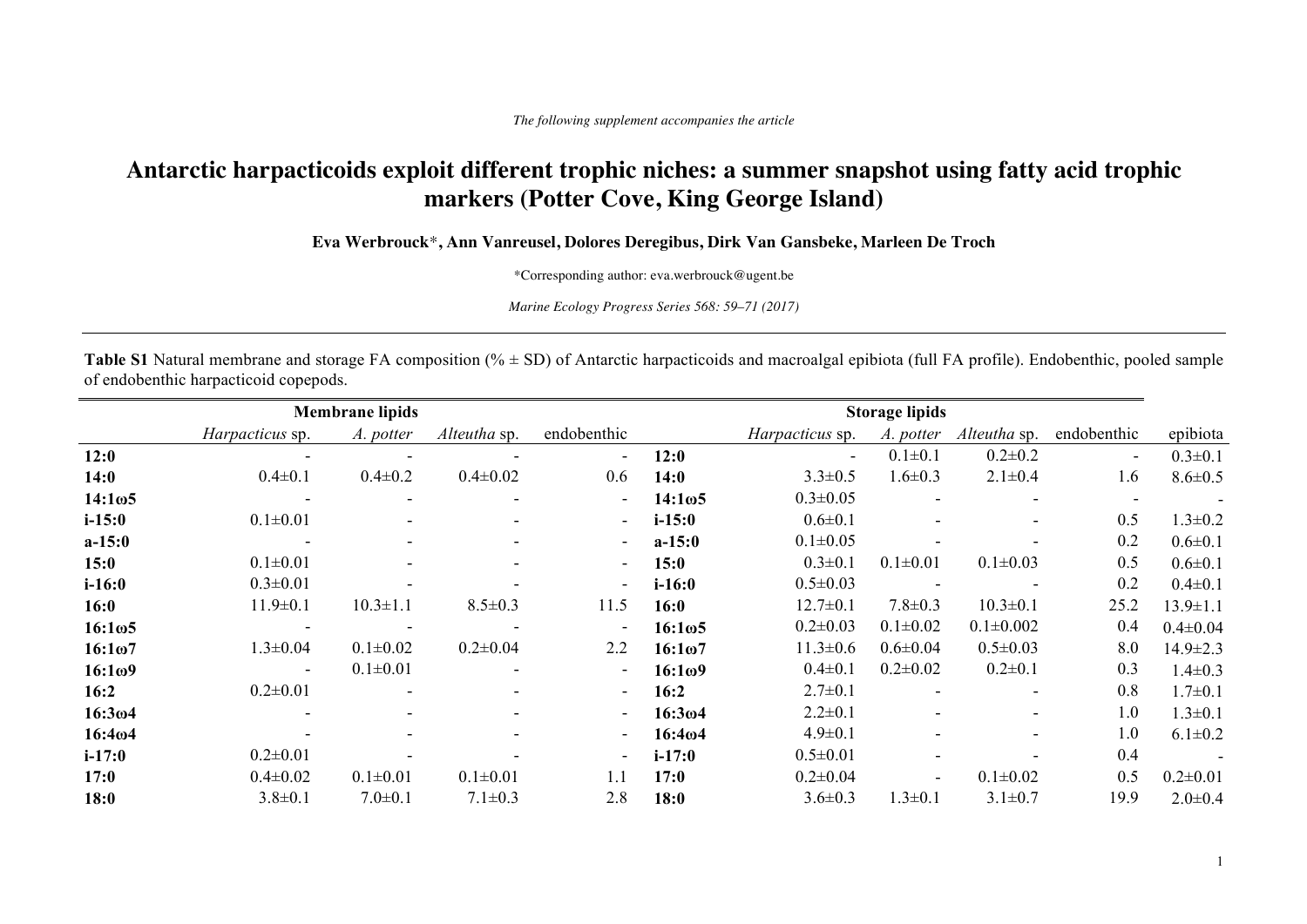| 18:1                |                                                                                         | $0.2 \pm 0.004$                                             | $0.2 \pm 0.01$           | $\overline{\phantom{a}}$ | 18:1                |                                                       | $0.1 \pm 0.01$           | $0.1 \pm 0.02$           | 0.4                      |                |
|---------------------|-----------------------------------------------------------------------------------------|-------------------------------------------------------------|--------------------------|--------------------------|---------------------|-------------------------------------------------------|--------------------------|--------------------------|--------------------------|----------------|
| $18:1\omega$ 7c     | $3.1 \pm 0.1$                                                                           | $0.7 \pm 0.04$                                              | $1.1 \pm 0.1$            | 5.2                      | $18:1\omega$ 7c     | $6.0 \pm 0.2$                                         | $1.0 \pm 0.03$           | $1.9 \pm 0.3$            | 5.4                      | $3.1 \pm 0.6$  |
| $18:1\omega$ 9t     |                                                                                         | $\mathcal{L}_{\text{max}}$ , and $\mathcal{L}_{\text{max}}$ |                          | $\overline{\phantom{a}}$ | $18:1\omega$ 9t     | $\mathcal{L}_{\rm{max}}$ and $\mathcal{L}_{\rm{max}}$ |                          |                          | 0.3                      |                |
| $18:1\omega$ 9c     | $0.1 \pm 0.01$                                                                          | $2.1 \pm 0.1$                                               | $2.8 \pm 0.3$            | 1.2                      | $18:1\omega$ 9c     | $0.7 \pm 0.2$                                         | $4.6 \pm 0.2$            | $8.7 \pm 0.7$            | 2.3                      | $2.3 \pm 0.2$  |
| $18:1\omega12$      | $0.1 \pm 0.04$                                                                          |                                                             |                          |                          | $18:1\omega12$      | $0.1 \pm 0.02$                                        | <b>Contract Contract</b> | <b>Contract Contract</b> |                          |                |
| 18:2                | $0.3 \pm 0.01$                                                                          |                                                             |                          |                          | 18:2                | $0.5 \pm 0.1$                                         | $0.1 \pm 0.002$          | $0.05 \pm 0.1$           | 0.3                      | $0.9 \pm 0.1$  |
| $18:2\omega$ 6c     | $0.2 \pm 0.008$                                                                         | $1.1 \pm 0.02$                                              | $1.2 \pm 0.04$           |                          | $18:2\omega$ 6c     | $0.8 \pm 0.1$                                         | $2.2 \pm 0.1$            | $1.4 \pm 0.1$            | 0.4                      | $1.8 \pm 0.2$  |
| 18:3 <sub>ω</sub> 3 | $0.1 \pm 0.1$                                                                           | $1.1 \pm 0.04$                                              | $0.9 \pm 0.004$          |                          | 18:303              | $0.4 \pm 0.05$                                        | $11.2 \pm 0.1$           | $7.7 \pm 0.3$            | 0.5                      | $3.0 \pm 0.8$  |
| $18:3\omega 6$      |                                                                                         |                                                             |                          |                          | 18:3006             | $0.4 \pm 0.01$                                        | $0.3 \pm 0.03$           | $0.2 \pm 0.03$           |                          |                |
| 18:4                | $0.3 \pm 0.02$                                                                          |                                                             |                          |                          | 18:4                | $1.1 \pm 0.05$                                        | $\sim 10^{11}$ m $^{-1}$ | <b>Contract Contract</b> | 0.4                      |                |
| 18:4 <sub>0</sub> 3 | $0.4 \pm 0.03$                                                                          | $0.7 \pm 0.1$                                               | $0.5 \pm 0.002$          |                          | 18:4 <sub>0</sub> 3 | $5.7 \pm 0.2$                                         | $21.9 \pm 0.2$           | $14.0 \pm 0.5$           | 1.6                      | $9.3 \pm 2.0$  |
| 20:0                | <b>Contract Contract</b>                                                                | $0.2 \pm 0.01$                                              | $0.2 \pm 0.0001$         |                          | 20:0                | $0.1 \pm 0.02$                                        | $0.1 \pm 0.03$           | $0.1 \pm 0.1$            | $\overline{\phantom{a}}$ | $0.2 \pm 0.03$ |
| $20:1\omega$ 7      | $1.9 \pm 0.1$                                                                           | $0.1 \pm 0.0004$                                            | $0.1 \pm 0.1$            | 0.8                      | $20:1\omega$ 7      | $1.5 \pm 0.03$                                        | <b>Contract Contract</b> | $0.1 \pm 0.01$           | 0.9                      | $0.3 \pm 0.01$ |
| 20:109              | $0.3 \pm 0.02$                                                                          | $2.2 \pm 0.1$                                               | $2.6 \pm 0.1$            | $\overline{\phantom{a}}$ | 20:109              | $0.4 \pm 0.03$                                        | $1.7 \pm 0.02$           | $3.1 \pm 0.3$            | 0.2                      |                |
| $20:2\omega$        |                                                                                         | $1.6 \pm 0.04$                                              | $1.7 \pm 0.1$            |                          | $20:2\omega$        |                                                       | $2.3 \pm 0.02$           | $2.3 \pm 0.01$           |                          |                |
| 20:303              |                                                                                         | $1.2 \pm 0.1$                                               | $1.2 \pm 0.02$           |                          | 20:303              |                                                       | $3.1 \pm 0.1$            | $3.7 \pm 0.1$            |                          |                |
| 20:3006             | $0.2 \pm 0.006$                                                                         | $0.2 \pm 0.01$                                              | $0.3 \pm 0.003$          |                          | $20:3\omega$        |                                                       | $-0.4 \pm 0.005$         | $0.4 \pm 0.1$            |                          |                |
| 20:4                | $0.5 \pm 0.02$                                                                          | $0.1 \pm 0.02$                                              | <b>Contract Contract</b> |                          | 20:4                | $0.6 \pm 0.1$                                         | $0.1 \pm 0.01$           | $0.1 \pm 0.004$          | 0.3                      |                |
| 20:403              | $2.1 \pm 0.1$                                                                           | $1.3 \pm 0.1$                                               | $1.8 \pm 0.1$            | 2.2                      | 20:4 <sub>0</sub> 3 | $2.3 \pm 0.1$                                         | $6.6 \pm 0.2$            | $9.7 \pm 0.6$            | 1.1                      | $0.6 \pm 0.1$  |
| 20:4006             | $0.5 \pm 0.001$                                                                         | $6.8 \pm 0.2$                                               | $8.3 \pm 0.2$            | 1.2                      | 20:4006             |                                                       | $3.4 \pm 0.4$            | $4.8 \pm 0.1$            | 0.8                      | $1.4 \pm 0.1$  |
| $20:5\omega3$       | $26.5 \pm 0.3$                                                                          | $34.0 \pm 0.8$                                              | $35.0 \pm 0.1$           | 30.3                     | $20:5\omega3$       | $23.0 \pm 1.2$                                        | $23.0 \pm 0.8$           | $19.6 \pm 0.1$           | 15.7                     | $22.1 \pm 2.0$ |
| $21:5\omega3$       | $\mathcal{L}^{\text{max}}_{\text{max}}$ , where $\mathcal{L}^{\text{max}}_{\text{max}}$ | $0.5 \pm 0.1$                                               | $0.6 \pm 0.1$            | $\blacksquare$           | $21:5\omega3$       | <b>Contract Contract</b>                              | $1.0 \pm 0.04$           | $0.9 \pm 0.01$           | 0.5                      |                |
| $22:1\omega$ 7      | $0.7 \pm 0.04$                                                                          | $0.04 \pm 0.1$                                              | <b>Contract Contract</b> |                          | 22:107              | $0.6 \pm 0.04$                                        | <b>Contract Contract</b> |                          | 0.5                      | $0.3 \pm 0.03$ |
| 22:109              | $0.1 \pm 0.005$                                                                         | $2.2 \pm 0.2$                                               | $2.1 \pm 0.2$            | 0.3                      | 22:109              | $\sim$                                                | $0.4 \pm 0.1$            |                          | 0.3                      |                |
| $22:2\omega$ 6      | $\sim 10^{-1}$ m $^{-1}$                                                                | $0.2 \pm 0.02$                                              | $0.2 \pm 0.01$           | $\blacksquare$           | $22:2\omega$ 6      |                                                       | $-0.1 \pm 0.003$         | $0.1 \pm 0.1$            |                          |                |
| $22:5\omega3$       | $2 \pm 0.05$                                                                            | $1.0 \pm 0.04$                                              | $1.5 \pm 0.02$           | 2.4                      | $22:5\omega3$       | $1.5 \pm 0.1$                                         | $1.7 \pm 0.1$            | $1.9 \pm 0.1$            | 1.2                      |                |
| $22:5\omega$ 6      | <b>Contract Contract</b>                                                                | $0.2 \pm 0.04$                                              | $0.4 \pm 0.2$            | $\overline{\phantom{a}}$ | $22:5\omega$ 6      | <b>Contract Advised</b>                               |                          | $0.1 \pm 0.2$            |                          |                |
| 22:6ω3              | $41.2 \pm 0.7$                                                                          | $23.0 \pm 0.7$                                              | $20.0 \pm 0.9$           | 38.3                     | $22:6\omega3$       | $8.8 \pm 0.6$                                         | $2.1 \pm 0.2$            | $1.6 \pm 0.1$            | 5.5                      | $1.2 \pm 0.02$ |
| $24:1\omega$ 7      |                                                                                         |                                                             |                          | $\overline{\phantom{a}}$ | $24:1\omega$ 7      | $0.8 + 0.1$                                           |                          |                          | 0.5                      |                |
| 24:109              |                                                                                         | $1.1 \pm 0.1$                                               | $1.0 \pm 0.1$            |                          | 24:1 <sub>0</sub> 9 | $0.5 \pm 0.1$                                         | $0.5 \pm 0.02$           | $0.5 \pm 0.04$           | 0.3                      |                |
| $24:5\omega3$       | $0.7 \pm 0.02$                                                                          |                                                             |                          |                          | 24:5 <sub>ω</sub> 3 | $0.5 \pm 0.4$                                         |                          |                          |                          |                |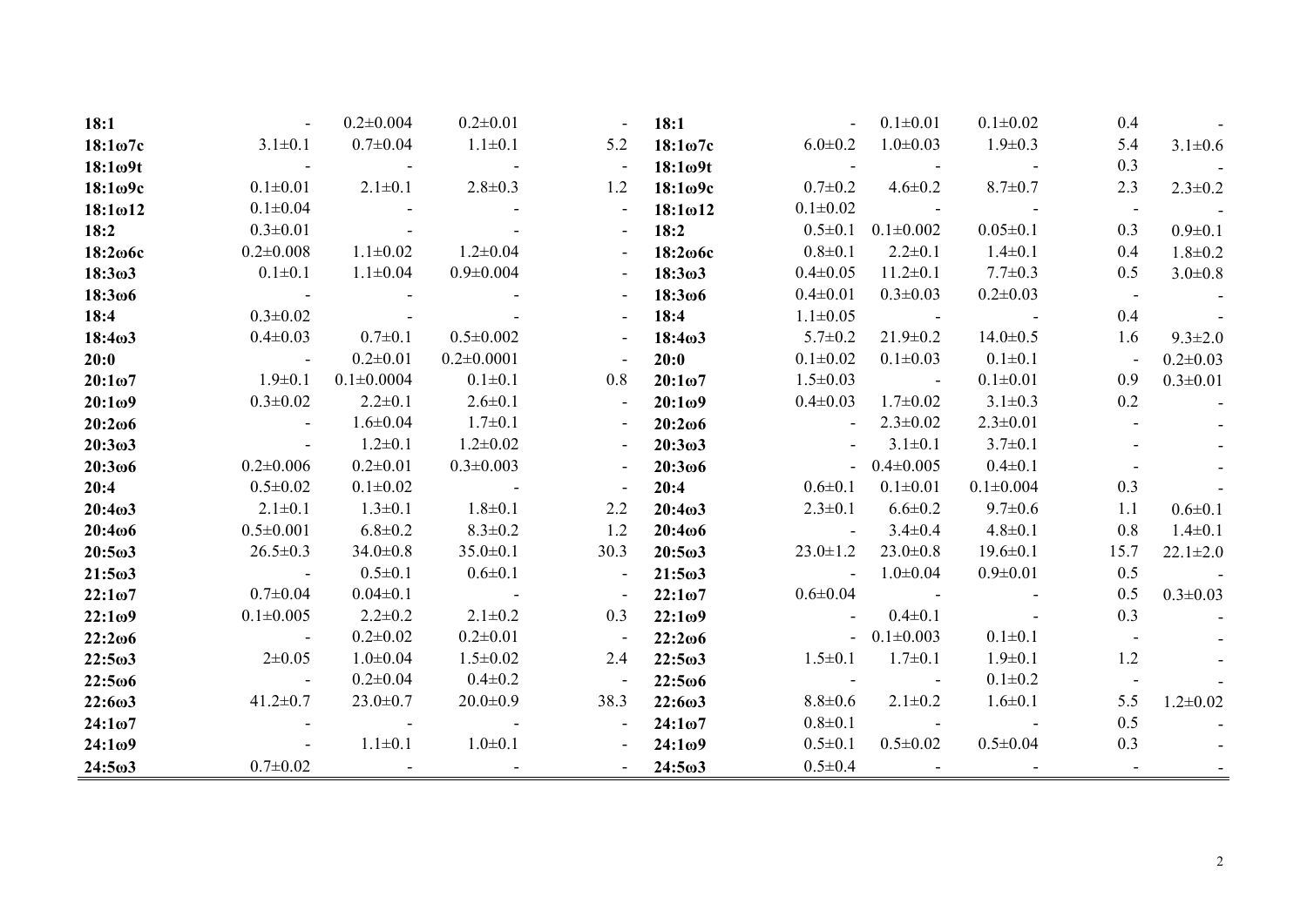|                     | Navicula        | Nitzschia       | Cylindrotheca    |
|---------------------|-----------------|-----------------|------------------|
| 14:0                | $6.2 \pm 0.1$   | $8.9 \pm 0.1$   | $10.7 \pm 0.1$   |
| 14:1ω5              | $0.1 \pm 0.1$   |                 |                  |
| $i - 15:0$          | $0.2 \pm 0.005$ |                 |                  |
| 15:0                | $1.0 \pm 0.005$ | $0.6 \pm 0.01$  | $0.6 \pm 0.009$  |
| 16:0                | $20.5 \pm 0.6$  | $18.4 \pm 0.1$  | $18.4 \pm 0.1$   |
| $16:1\omega5$       | $0.4 \pm 0.04$  | $1.0 \pm 0.04$  | $0.7 \pm 0.0007$ |
| 16:1 <sub>0</sub> 7 | $28.3 \pm 0.3$  | $30.0 \pm 0.3$  | $28.1 \pm 0.1$   |
| 16:109              | $0.2 \pm 0.02$  | $0.2 \pm 0.008$ | $0.2 \pm 0.001$  |
| 16:2                | $4.4 \pm 0.1$   | $2.6 \pm 0.02$  | $2.1 \pm 0.0009$ |
| 16:3                |                 |                 |                  |
| 16:304              | $2.1 \pm 0.1$   | $2.7 \pm 0.04$  | $1.8 \pm 0.02$   |
| 16:4                |                 |                 |                  |
| 16:404              | $3.2 \pm 0.2$   | $1.4 \pm 0.03$  | $2.3 \pm 0.03$   |
| 18:0                | $1.3 \pm 0.2$   | $0.5 \pm 0.1$   | $0.5 \pm 0.1$    |
| 18:1 <sub>07c</sub> | $1.2 \pm 0.1$   | $0.9 \pm 0.01$  | $0.5 \pm 0.02$   |
| 18:1ω9c             | $0.3 \pm 0.02$  | $1.0 \pm 0.02$  | $1.2 \pm 0.04$   |
| 18:2                | $0.04 \pm 0.07$ |                 |                  |
| 18:206с             |                 | $1.9 \pm 0.02$  | $2.0 \pm 0.1$    |
| 18:3ω3              | $0.2 \pm 0.008$ |                 |                  |
| 18:306              |                 | $1.3 \pm 0.02$  | $1.3 \pm 0.03$   |
| 18:4 <sub>0</sub> 3 | $3.1 \pm 0.1$   | $0.8 + 0.01$    | $0.8 + 0.02$     |
| 20:3006             |                 | $0.4 \pm 0.008$ | $0.4 \pm 0.002$  |
| 20:406              |                 | $6.8 \pm 0.1$   | $6.8 \pm 0.1$    |
| $20:5\omega3$       | $23.7 \pm 0.4$  | $17.7 \pm 0.2$  | $19.8 \pm 0.1$   |
| $21:5\omega3$       | $0.2 \pm 0.03$  |                 |                  |
| $22:5\omega3$       | $0.2 \pm 0.1$   | $0.3 \pm 0.03$  |                  |
| 22:5ω6              |                 | $1.5 \pm 0.07$  | $0.9 \pm 0.005$  |
| 22:603              | $3.3 \pm 0.1$   | $1.0 \pm 0.02$  | $0.8 + 0.02$     |
| 24:0                |                 | $0.2 \pm 0.007$ | $0.1 \pm 0.02$   |

**Table S2** Relative FA composition (%  $\pm$  SD) of *Navicula*, *Nitzschia*, *Cylindrotheca* after <sup>13</sup>C labeling and freeze-drying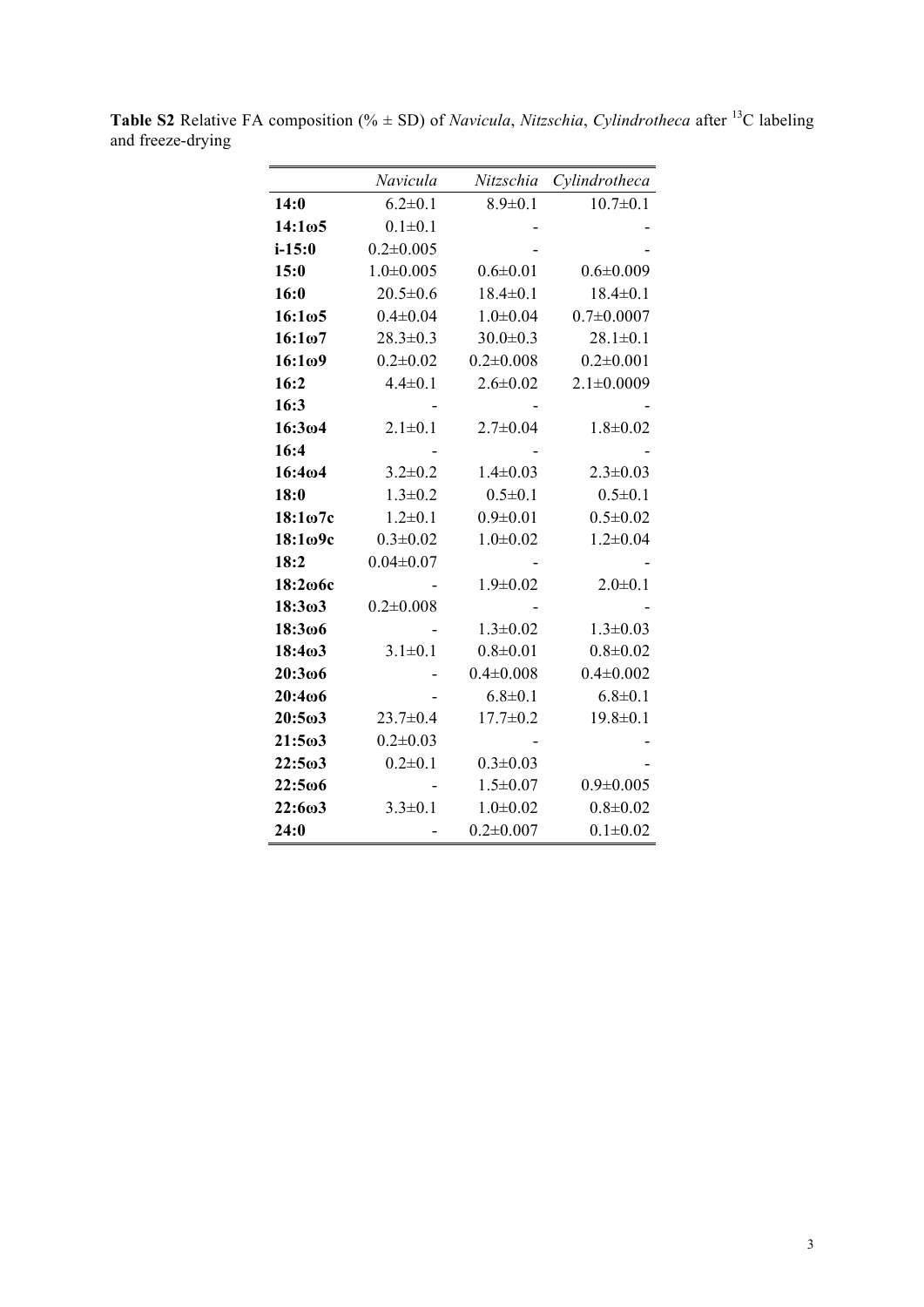**Table S3** Relative FA composition (% ± SD) of membrane and storage lipids of *A. potter* after incubation with different diatom species at 1 °C and 3 °C. Nav - *Navicula*, Nit – *Nitzschia*, Cyl – *Cylindrotheca*, mixed – combination of the three diatom species

|                     | <b>Membrane lipids</b>                                |                                                    |                                   |                                         |                                   |                           |                                                                        |                                                               |                                         |                                   |
|---------------------|-------------------------------------------------------|----------------------------------------------------|-----------------------------------|-----------------------------------------|-----------------------------------|---------------------------|------------------------------------------------------------------------|---------------------------------------------------------------|-----------------------------------------|-----------------------------------|
|                     | $1^{\circ}C$                                          |                                                    |                                   |                                         |                                   | $3^{\circ}C$              |                                                                        |                                                               |                                         |                                   |
|                     | field                                                 | Nav                                                | Nit                               | Cyl                                     | mixed                             |                           | Nav                                                                    | Nit                                                           | Cyl                                     | mixed                             |
| 12:0                | $\sim 10^{11}$ and $\sim 10^{11}$                     | $\blacksquare$                                     | $\sim 10^{11}$ and $\sim 10^{11}$ | $\sim 10^{11}$ m $^{-1}$                | $\sim$                            | 12:0                      | $\mathcal{L}_{\text{max}}$ and $\mathcal{L}_{\text{max}}$              | <b>Contractor</b>                                             | $0.03 \pm 0.1$                          | <b>Contractor</b>                 |
| 14:0                | $0.4 \pm 0.2$                                         | $0.3 \pm 0.1$                                      | $0.2 \pm 0.1$                     | $0.4 \pm 0.1$                           | $0.4 \pm 0.1$                     | 14:0                      | $0.2 \pm 0.03$                                                         |                                                               | $0.4\pm0.1$ $0.9\pm1.2$ $0.1\pm0.02$    |                                   |
| 15:0                | $\sim 10^{11}$ km $^{-1}$                             | and the state of                                   | $\sim$                            | $0.1 \pm 0.01$                          | $\sim 10^{11}$ and $\sim 10^{11}$ | 15:0                      | $\mathcal{L}(\mathcal{L})$ and $\mathcal{L}(\mathcal{L})$              | $\sim 10^{11}$ km s $^{-1}$                                   | $\sim 10^{11}$ m $^{-1}$                |                                   |
| 16:0                | $10.3 \pm 1.1$                                        |                                                    | $8.0\pm0.4$ 6.2 $\pm0.8$          | $9.3 \pm 0.9$                           | $8.5 \pm 0.1$                     | <b>16:0</b> 7.6 $\pm$ 0.6 |                                                                        | $8.3 \pm 0.6$                                                 |                                         | $7.3 \pm 0.5$ 6.4 $\pm 0.5$       |
| $16:1\omega$ 5      | <b>Service</b>                                        | $\sim$                                             | <b>Contract Contract</b>          | $\sim 10^{11}$ and $\sim 10^{11}$       | <b>Contract Contract</b>          | $16:1\omega5$             | $\mathcal{L}_{\text{max}}$ and $\mathcal{L}_{\text{max}}$              | <b>Contract Contract</b>                                      | $0.03 \pm 0.1$                          | <b>Contract Contract</b>          |
| 16:107              | $0.1 \pm 0.02$                                        |                                                    |                                   | $0.2\pm0.04$ $0.1\pm0.05$ $0.2\pm0.1$   | $0.2 \pm 0.02$                    | $16:1\omega$ 7            | $0.2 \pm 0.1$                                                          | $0.3 \pm 0.1$                                                 |                                         | $0.3 \pm 0.3$ $0.1 \pm 0.03$      |
| 16:109              | $0.1 \pm 0.005$                                       | <b>Contract Contract</b>                           | <b>Contract Contract</b>          | $\blacksquare$                          | <b>Contract Contract</b>          | 16:1 <sub>0</sub> 9       | $\mathcal{L}(\mathcal{L}^{\text{max}})$ and $\mathcal{L}^{\text{max}}$ | <b>Contract Contract</b>                                      | $0.1 \pm 0.1$                           | $\sim 10^{11}$ and $\sim 10^{11}$ |
| 17:0                | $0.1 \pm 0.005$                                       | $0.2 \pm 0.01$                                     |                                   | $0.2\pm0.1$ $0.2\pm0.007$ $0.2\pm0.002$ |                                   | 17:0                      | $0.2 \pm 0.02$                                                         | $0.2 \pm 0.01$                                                |                                         | $0.1 \pm 0.1$ $0.2 \pm 0.02$      |
| 18:0                | $7.0 \pm 0.1$                                         | $9.6 \pm 1.0$                                      | $8.4 \pm 0.2$                     | $10.2 \pm 1.7$                          | $9.0 \pm 1.4$                     | 18:0                      | $11.1 \pm 1.7$                                                         | $11.4 \pm 1.3$                                                |                                         | $7.3 \pm 5.3$ 10.1 $\pm$ 1.3      |
| 18:1                | $0.2 \pm 0.004$                                       |                                                    | $0.2\pm0.01$ $0.3\pm0.02$         | $0.3 \pm 0.01$                          | $0.3 \pm 0.01$                    | 18:1                      | $0.2 \pm 0.005$                                                        | $0.3 \pm 0.04$                                                | $0.2\pm0.05$ $0.2\pm0.03$               |                                   |
| $18:1\omega$ 7c     | $0.7 \pm 0.04$                                        | $0.9 \pm 0.1$                                      | $0.9 \pm 0.1$                     |                                         | $0.8 \pm 0.03$ $0.9 \pm 0.009$    | $18:1\omega$ 7c           | $0.9 \pm 0.01$                                                         | $0.9 \pm 0.1$                                                 | $0.9 \pm 0.3$                           | $0.8 \pm 0.1$                     |
| $18:1\omega$ 9c     | $2.1 \pm 0.1$                                         | $2.6 \pm 0.1$                                      | $2.6 \pm 0.1$                     | $2.8 \pm 0.02$                          | $2.7 \pm 0.1$                     | $18:1\omega$ 9c           | $2.6 \pm 0.1$                                                          | $2.9 \pm 0.2$                                                 |                                         | $3.7 \pm 1.9$ $2.5 \pm 0.1$       |
| $18:2\omega$ 6c     | $1.1 \pm 0.02$                                        | $0.8 \pm 0.1$                                      | $0.8 \pm 0.1$                     | $0.9 \pm 0.03$                          | $0.9 \pm 0.03$                    | $18:2\omega$ 6c           |                                                                        | $0.8 \pm 0.03$ $0.9 \pm 0.004$                                |                                         | $1.1\pm0.6$ $0.8\pm0.1$           |
| 18:3 <sub>ω</sub> 3 | $1.1 \pm 0.04$                                        |                                                    | $0.6 \pm 0.1$ $0.6 \pm 0.01$      | $0.7 \pm 0.03$                          | $0.7 \pm 0.03$                    | $18:3\omega3$             | $0.6 \pm 0.05$                                                         | $0.6 \pm 0.03$                                                |                                         | $3.5 \pm 5.3$ 0.5 $\pm$ 0.04      |
| 18:4 <sub>0</sub> 3 | $0.7 \pm 0.1$                                         | $0.2 \pm 0.05$                                     | <b>Contract Contract</b>          | $0.3 \pm 0.02$                          | $0.3 \pm 0.02$                    | 18:4 <sub>0</sub> 3       | $0.2 \pm 0.04$                                                         | $0.2 \pm 0.01$                                                |                                         | $5.4\pm9.1$ $0.2\pm0.04$          |
| 20:0                | $0.2\pm0.009$ $0.2\pm0.007$ $0.2\pm0.04$ $0.2\pm0.02$ |                                                    |                                   |                                         | $0.2 \pm 0.01$                    | 20:0                      |                                                                        | $0.2\pm0.01$ $0.2\pm0.009$                                    | $0.1\pm0.04$ $0.2\pm0.02$               |                                   |
| $20:1\omega$ 7      | $0.1 \pm 0.0005$                                      | $\sim 10^{11}$ and $\sim 10^{11}$                  |                                   | $-0.1 \pm 0.001$                        | $\sim$ $-$                        | $20:1\omega$ 7            |                                                                        | and the state of the state of the                             | $\blacksquare$                          |                                   |
| $20:1\omega$ 9      | $2.2 \pm 0.1$                                         |                                                    | $2.3 \pm 0.1$ $2.5 \pm 0.01$      | $2.4 \pm 0.1$                           | $2.3 \pm 0.03$                    | $20:1\omega$ 9            | $2.1 \pm 0.04$                                                         | $2.2 \pm 0.1$                                                 | $2.3 \pm 0.2$                           | $2.1 \pm 0.2$                     |
| $20:2\omega$        | $1.6 \pm 0.04$                                        |                                                    |                                   | $1.4\pm0.1$ $1.5\pm0.04$ $1.5\pm0.005$  | $1.5 \pm 0.1$                     | $20:2\omega$              | $1.4 \pm 0.02$                                                         | $1.4 \pm 0.04$                                                | $1.9 \pm 0.8$                           | $1.4 \pm 0.1$                     |
| 20:3 <sub>0</sub> 3 | $1.2 \pm 0.1$                                         |                                                    | $0.7\pm0.1$ $0.7\pm0.04$          | $0.8 \pm 0.04$                          | $0.8 \pm 0.1$                     | 20:303                    | $0.7 \pm 0.05$                                                         | $0.7 \pm 0.02$                                                | $1.6 \pm 1.6$                           | $0.7 \pm 0.1$                     |
| $20:3\omega$        | $0.2 \pm 0.005$                                       |                                                    | $0.2\pm0.03$ $0.2\pm0.1$          | $0.2 \pm 0.01$                          | $0.2 \pm 0.04$                    | $20:3\omega$              | $0.2 \pm 0.01$                                                         | $0.3 \pm 0.04$                                                |                                         | $0.3 \pm 0.1$ $0.2 \pm 0.03$      |
| 20:4                | $0.1 \pm 0.02$                                        | <b>Contract Contract</b>                           | <b>Contractor</b>                 | <b>Contract Contract</b>                | <b>Contract Contract</b>          | 20:4                      | <b>Contract Contract</b>                                               |                                                               | $\sim$                                  |                                   |
| 20:4 <sub>0</sub> 3 | $1.3 \pm 0.1$                                         | $0.9 \pm 0.1$                                      | $0.9 \pm 0.1$                     | $0.9 \pm 0.03$                          | $0.9 \pm 0.1$                     | 20:403                    | $1.0 \pm 0.1$                                                          | $1.0 \pm 0.1$                                                 | $3.3 \pm 4.0$                           | $1.1 \pm 0.4$                     |
| $20:4\omega$        | $6.8 \pm 0.2$                                         | $6.1 \pm 0.6$                                      | $7.1 \pm 0.5$                     | $6.6 \pm 0.5$                           | $6.6 \pm 0.6$                     | $20:4\omega$              | $6.2 \pm 0.2$                                                          | $5.9 \pm 0.5$                                                 | $5.8 \pm 1.9$                           | $6.5 \pm 1.1$                     |
| $20:5\omega3$       | $34.0 \pm 0.8$                                        |                                                    | $28.5\pm0.5$ 28.9 $\pm0.6$        | $27.2 \pm 0.8$                          | $28.4 \pm 0.6$                    | $20:5\omega3$             | $26.8 \pm 0.8$                                                         | $25.6 \pm 0.8$                                                | $26.5 \pm 1.8$ 27.3 $\pm 0.2$           |                                   |
| $21:5\omega3$       | $0.5 \pm 0.1$                                         |                                                    | $0.5 \pm 0.1$ $0.7 \pm 0.7$       | $0.7 \pm 0.5$                           | $0.5 \pm 0.01$                    | $21:5\omega3$             | $0.5 \pm 0.1$                                                          | $0.4 \pm 0.1$                                                 |                                         | $0.6 \pm 0.3$ $0.4 \pm 0.04$      |
| $22:1\omega$ 7      | $0.04 \pm 0.1$                                        | $\sim 10^{11}$ and $\sim 10^{11}$                  | $\sim$                            | $\sim 10^{11}$ and $\sim 10^{11}$       | <b>Contract Contract</b>          | $22:1\omega$ 7            | $2.5 \pm 0.2$                                                          | $2.6 \pm 0.3$                                                 | $0.1 \pm 0.2$                           |                                   |
| $22:1\omega$ 9      | $2.2 \pm 0.2$                                         | $2.8 \pm 0.04$                                     | $2.9 \pm 0.2$                     | $2.6 \pm 0.2$                           | $2.5 \pm 0.1$                     | $22:1\omega$ 9            | <b>Contract Contract</b>                                               | $\sim 100$                                                    |                                         | $1.7\pm1.0$ $2.6\pm0.3$           |
| $22:2\omega$        | $0.2 \pm 0.02$                                        | $0.2 \pm 0$                                        |                                   | $-0.2\pm0.003$                          | $0.2 \pm 0.01$                    | $22:2\omega$ 6            |                                                                        | $0.2\pm0.02$ $0.2\pm0.04$                                     |                                         | $0.2\pm0.1$ $0.3\pm0.02$          |
| $22:5\omega3$       |                                                       | $1.0\pm0.04$ $0.8\pm0.1$ $0.8\pm0.1$ $0.7\pm0.006$ |                                   |                                         | $0.7 \pm 0.1$                     | $22:5\omega3$             |                                                                        | $0.8 \pm 0.1$ $0.9 \pm 0.02$                                  | $1.1 \pm 0.4$ $0.8 \pm 0.1$             |                                   |
| 22:5006             | $0.2 \pm 0.04$                                        | $0.4 \pm 0.04$                                     | $0.1 \pm 0.2$                     | $0.4 \pm 0.1$                           | $0.4 \pm 0.04$                    | 22:5006                   | $0.4 \pm 0.1$                                                          | $0.4 \pm 0.1$                                                 | $0.3 \pm 0.1$                           | $0.5 \pm 0.2$                     |
| 22:603              | $23.0 \pm 0.7$                                        |                                                    | $29.9 \pm 1.4$ 31.6 $\pm 1.5$     | $28.1 \pm 0.3$                          | $29.5 \pm 0.4$                    | 22:603                    |                                                                        | $31.1 \pm 1.7$ $30.4 \pm 0.03$ $22.0 \pm 16.6$ $32.6 \pm 0.7$ |                                         |                                   |
| 24:109              | $1.1 \pm 0.1$                                         | $1.3 \pm 0.01$                                     | $1.6 \pm 0.1$                     | $1.4 \pm 0.03$                          | $1.4 \pm 0.1$                     | 24:109                    | $1.5 \pm 0.03$                                                         | $1.4 \pm 0.1$                                                 | $1.1 \pm 0.3$                           | $1.4 \pm 0.1$                     |
| <b>SFA</b>          | $18.2 \pm 1.2$                                        |                                                    | $18.2 \pm 1.5$ $15.2 \pm 0.8$     | $20.3 \pm 1.3$                          | $18.3 \pm 1.4$                    | <b>SFA</b>                | $19.2 \pm 2.3$                                                         | $20.5 \pm 0.6$                                                |                                         | $15.9 \pm 3.7$ $17.0 \pm 1.6$     |
| <b>MUFA</b>         | $8.7 \pm 0.4$                                         |                                                    | $10.4 \pm 0.4$ $10.8 \pm 0.3$     | $10.5 \pm 0.2$                          | $10.3 \pm 0.1$                    | <b>MUFA</b>               | $9.9 \pm 0.1$                                                          | $10.7 \pm 0.9$                                                | $10.4 \pm 1.4$ $9.8 \pm 0.3$            |                                   |
| <b>PUFA</b>         | $73.1 \pm 1.0$                                        |                                                    | $71.4 \pm 1.2$ 74.0 $\pm$ 0.6     | $69.2 \pm 1.5$                          | $71.4 \pm 1.4$                    | <b>PUFA</b>               | $70.9 \pm 2.2$                                                         | $68.8 \pm 0.3$                                                | $73.7 \pm 2.5$ $73.2 \pm 1.6$           |                                   |
| <b>HUFA</b>         | $68.4 \pm 1.0$                                        |                                                    | $68.1 \pm 1.2$ 71.1 $\pm 0.5$     | $65.7 \pm 1.4$                          | $67.9 \pm 1.3$                    | <b>HUFA</b>               | $67.6 \pm 2.3$                                                         |                                                               | $65.5\pm0.3$ $61.5\pm13.8$ $70.1\pm1.5$ |                                   |
| <b>DHA/EPA</b>      | $0.7 \pm 0.03$                                        |                                                    | $1.0\pm0.1$ $1.1\pm0.03$          | $1.0 \pm 0.04$                          | $1.0 \pm 0.03$                    | <b>DHA/EPA</b>            | $1.2 \pm 0.03$                                                         | $1.2 \pm 0.04$                                                |                                         | $0.8 \pm 0.6$ 1.2 $\pm 0.02$      |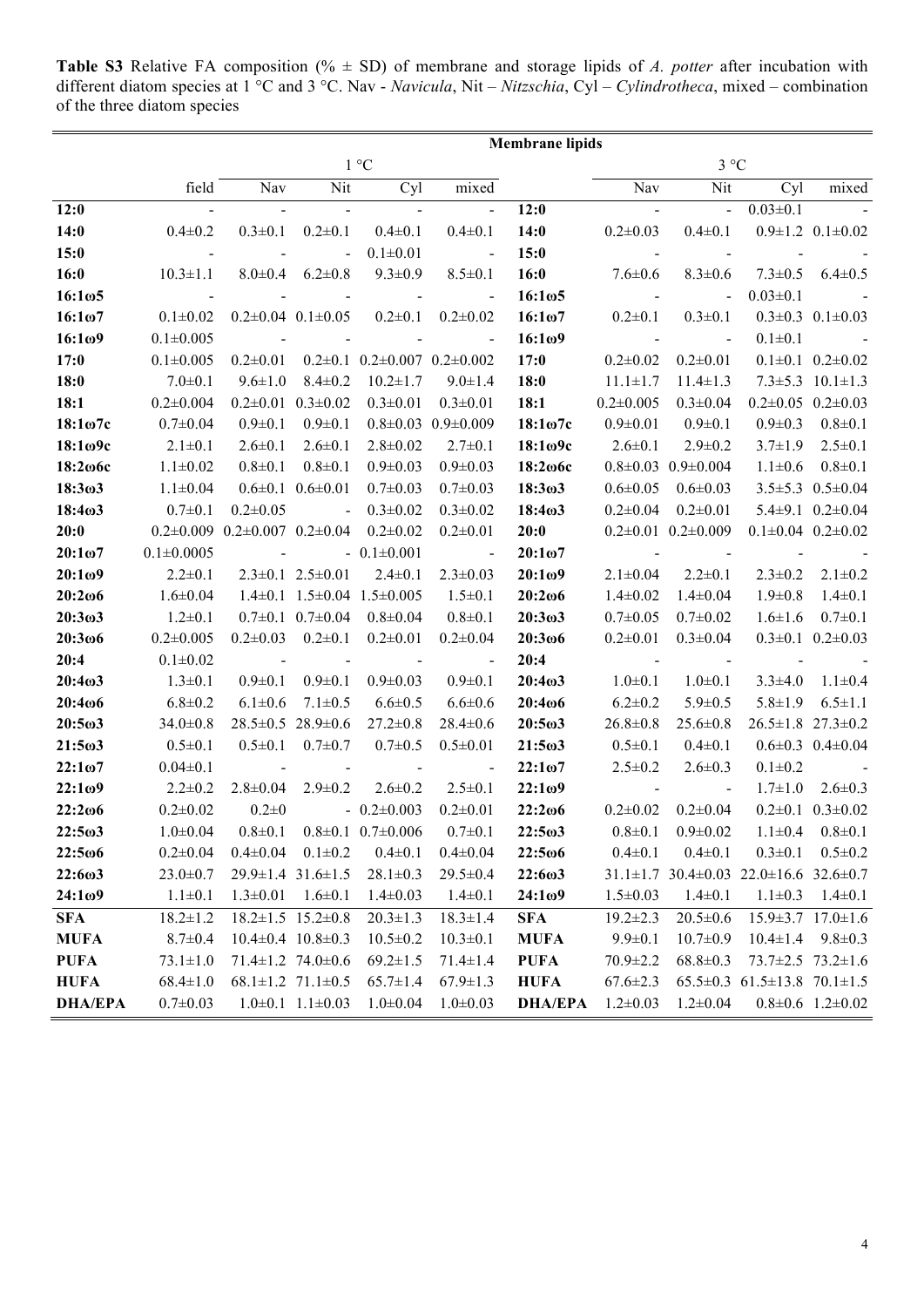|                     | <b>Storage lipids</b>                                                              |                                                           |                                                           |                                                                                     |                                        |                                                                      |                                                                                   |                                    |                                        |                               |
|---------------------|------------------------------------------------------------------------------------|-----------------------------------------------------------|-----------------------------------------------------------|-------------------------------------------------------------------------------------|----------------------------------------|----------------------------------------------------------------------|-----------------------------------------------------------------------------------|------------------------------------|----------------------------------------|-------------------------------|
|                     | 1 °C                                                                               |                                                           |                                                           |                                                                                     |                                        |                                                                      |                                                                                   | $3^{\circ}C$                       |                                        |                               |
|                     | field                                                                              | Nav                                                       | Nit                                                       | Cyl                                                                                 | mixed                                  |                                                                      | Nav                                                                               | Nit                                | Cyl                                    | mixed                         |
| 12:0                | $0.1 \pm 0.1$                                                                      | $0.2 \pm 0.1$                                             |                                                           |                                                                                     | $0.2\pm0.1$ $0.1\pm0.04$ $0.1\pm0.004$ | 12:0                                                                 | $0.2 \pm 0.05$                                                                    | $0.1 \pm 0.1$                      | $0.1 \pm 0.03$                         | $0.1 \pm 0.1$                 |
| 14:0                | $1.6 \pm 0.3$                                                                      | $2.2 \pm 0.02$                                            |                                                           |                                                                                     | $2.6\pm0.5$ $2.0\pm0.2$ $2.1\pm0.1$    | 14:0                                                                 | $2.4 \pm 0.1$                                                                     | $2.3 \pm 0.3$                      |                                        | $2.1 \pm 0.2$ $2.2 \pm 0.1$   |
| 15:0                | $0.1 \pm 0.01$                                                                     | $0.1 \pm 0.02$                                            |                                                           |                                                                                     | $0.2\pm0.1$ $0.1\pm0.02$ $0.1\pm0.01$  | 15:0                                                                 | $0.1 \pm 0.01$                                                                    |                                    | $0.2\pm0.1$ $0.1\pm0.002$ $0.1\pm0.02$ |                               |
| 16:0                | $7.8 \pm 0.3$                                                                      | $8.3 \pm 0.5$                                             |                                                           | $9.0 \pm 0.8$ $8.2 \pm 0.3$                                                         | $8.2 \pm 0.3$                          | 16:0                                                                 | $8.3 \pm 0.2$                                                                     | $12.6 \pm 6.9$                     |                                        | $8.3 \pm 0.4$ $8.6 \pm 0.3$   |
| $16:1\omega5$       | $0.1 \pm 0.02$                                                                     | $0.1 \pm 0.01$                                            | and the state of the                                      | $\sim$                                                                              | $0.1 \pm 0.02$                         | $16:1\omega5$                                                        | $0.1 \pm 0.1$                                                                     | <b>Contract Contract</b>           | $0.1 \pm 0.02$ $0.1 \pm 0.02$          |                               |
| 16:107              | $0.6 \pm 0.04$                                                                     | $0.7 \pm 0.04$                                            |                                                           |                                                                                     | $0.7\pm0.02$ $0.6\pm0.02$ $0.7\pm0.03$ | $16:1\omega$ 7                                                       | $0.7 \pm 0.02$                                                                    | $0.7 \pm 0.1$                      | $0.6 \pm 0.1$ $0.7 \pm 0.05$           |                               |
| 16:109              | $0.2 \pm 0.02$                                                                     | $0.1 \pm 0.01$                                            |                                                           | $1.0\pm0.9$ $0.1\pm0.05$                                                            | $0.2 \pm 0.1$                          | 16:109                                                               | $0.2 \pm 0.1$                                                                     | $0.3 \pm 0.2$                      |                                        | $0.2\pm0.1$ $0.1\pm0.02$      |
| 17:0                |                                                                                    | $-0.1\pm0.001$                                            | $0.1 \pm 0.02$                                            |                                                                                     | and the state of the state of          | 17:0                                                                 | $\sim 10^{11}$ and $\sim 10^{11}$                                                 | $0.1 \pm 0.1$                      |                                        | $-0.1\pm0.01$                 |
| 18:0                | $1.3 \pm 0.1$                                                                      | $2.4 \pm 1.6$                                             |                                                           | $1.8 \pm 0.04$ $1.8 \pm 0.5$                                                        | $1.7 \pm 0.1$                          | 18:0                                                                 | $1.9 \pm 0.5$                                                                     | $6.9 \pm 8.5$                      |                                        | $1.7\pm0.3$ $2.0\pm0.5$       |
| 18:1                | $0.1 \pm 0.01$                                                                     | $0.2 \pm 0.01$                                            | $0.1 \pm 0.1$                                             | $0.1 \pm 0.1$                                                                       | $0.1 \pm 0.04$                         | 18:1                                                                 | $0.2 \pm 0.02$                                                                    | $\sim 10^{11}$ m $^{-1}$           |                                        | $0.1 \pm 0.03$ $0.1 \pm 0.02$ |
| $18:1\omega$ 7c     | $1.0 \pm 0.03$                                                                     | $1.2 \pm 0.1$                                             |                                                           | $1.2 \pm 0.2$ $1.1 \pm 0.02$                                                        | $1.2 \pm 0.1$                          | $18:1\omega$ 7c                                                      | $1.2 \pm 0.1$                                                                     | $1.1 \pm 0.2$                      |                                        | $1.1\pm0.1$ $1.1\pm0.04$      |
| 18:1 <sub>09c</sub> | $4.6 \pm 0.2$                                                                      | $5.6 \pm 0.2$                                             |                                                           | $5.9\pm0.4$ $5.4\pm0.2$                                                             | $5.4 \pm 0.3$                          | $18:1\omega$ 9c                                                      | $5.6 \pm 0.1$                                                                     | $5.2 \pm 0.9$                      |                                        | $5.6 \pm 0.3$ $5.7 \pm 0.1$   |
| 18:2                | $0.1{\pm}0.002$                                                                    | $\mathcal{L}_{\text{max}}$ and $\mathcal{L}_{\text{max}}$ |                                                           | and the state of the state                                                          | $\sim 10^{11}$ and $\sim 10^{11}$      | 18:2                                                                 | $\mathcal{L}_{\text{max}}$ and $\mathcal{L}_{\text{max}}$                         | <b>Contract Contract</b>           |                                        | and the company of the        |
| $18:2\omega$ 6c     | $2.2 \pm 0.1$                                                                      | $1.7 \pm 0.1$                                             | $1.7 \pm 0.2$                                             | $1.8 \pm 0.1$                                                                       | $1.8 \pm 0.1$                          | 18:206с                                                              | $1.8 \pm 0.1$                                                                     | $1.5 \pm 0.3$                      |                                        | $1.7\pm0.1$ $1.8\pm0.1$       |
| 18:303              | $11.2 \pm 0.1$                                                                     | $9.4 \pm 0.5$                                             |                                                           | $8.9 \pm 0.8$ 10.0 $\pm 0.2$                                                        | $9.5 \pm 0.5$                          | 18:3 <sub>0</sub> 3                                                  | $9.6 \pm 0.5$                                                                     | $7.9 \pm 2.0$                      |                                        | $9.5 \pm 0.2$ 10.0 $\pm 0.5$  |
| 18:3006             | $0.3 \pm 0.03$                                                                     | $0.2 \pm 0.02$                                            |                                                           |                                                                                     | $0.2\pm0.04$ $0.2\pm0.03$ $0.2\pm0.03$ | $18:3\omega 6$                                                       | $0.2 \pm 0.02$                                                                    | $0.2 \pm 0.04$                     |                                        | $0.2\pm0.02$ $0.2\pm0.04$     |
| 18:403              | $21.9 \pm 0.2$                                                                     | $15.9 \pm 1.1$                                            |                                                           | $14.2 \pm 1.6$ 17.1 $\pm 0.8$                                                       | $15.7 \pm 1.4$                         | 18:4 <sub>0</sub> 3                                                  | $16.0 \pm 0.9$                                                                    | $13.1 \pm 3.6$                     | $16.1 \pm 0.3$ $17.0 \pm 1.1$          |                               |
| 20:0                | $0.1 \pm 0.03$                                                                     | $\mathcal{L}(\mathcal{L})$ and $\mathcal{L}(\mathcal{L})$ |                                                           |                                                                                     | and the state of the state of the      | 20:0                                                                 | $0.1 \pm 0.1$                                                                     | $\sim 10^{11}$ m $^{-1}$ m $^{-1}$ | $\sim 100$                             |                               |
| 20:109              | $1.7 \pm 0.02$                                                                     | $2.3 \pm 0.03$                                            |                                                           |                                                                                     | $2.5\pm0.3$ $2.3\pm0.2$ $2.4\pm0.2$    | 20:109                                                               | $2.3 \pm 0.1$                                                                     | $2.2 \pm 0.6$                      |                                        | $2.4\pm0.2$ $2.1\pm0.1$       |
| $20:2\omega$        | $2.3 \pm 0.02$                                                                     | $2.6 \pm 0.1$                                             | $2.7 \pm 0.2$                                             | $2.6 \pm 0.2$                                                                       | $2.7 \pm 0.03$                         | $20:2\omega$                                                         | $2.6 \pm 0.1$                                                                     | $2.3 \pm 0.6$                      |                                        | $2.6 \pm 0.2$ $2.5 \pm 0.04$  |
| 20:303              | $3.1 \pm 0.1$                                                                      | $3.2 \pm 0.2$                                             | $3.3 \pm 0.5$                                             | $3.2 \pm 0.2$                                                                       | $3.2 \pm 0.1$                          | 20:3 <sub>0</sub> 3                                                  | $3.1 \pm 0.1$                                                                     | $2.7 \pm 0.8$                      |                                        | $3.2\pm0.2$ $2.9\pm0.1$       |
| 20:3006             | $0.4 \pm 0.005$                                                                    | $0.4 \pm 0.02$                                            | $0.4 \pm 0.1$                                             | $0.4 \pm 0.1$                                                                       | $0.4 \pm 0.05$                         | $20:3\omega 6$                                                       | $0.4 \pm 0.02$                                                                    | $0.3 \pm 0.2$                      | $0.4\pm0.04$ $0.3\pm0.05$              |                               |
| 20:4                | $0.1 \pm 0.01$                                                                     | $\sim 10^{11}$ km $^{-1}$                                 | $\mathcal{L}_{\text{max}}$ and $\mathcal{L}_{\text{max}}$ | $\mathcal{L}^{\text{max}}_{\text{max}}$ and $\mathcal{L}^{\text{max}}_{\text{max}}$ | <b>Contract Contract</b>               | 20:4                                                                 | $\mathcal{L}^{\text{max}}_{\text{max}}$ , $\mathcal{L}^{\text{max}}_{\text{max}}$ | $\sim 10^{11}$ km $^{-1}$          | $\sim 100$                             |                               |
| 20:403              | $6.6 \pm 0.2$                                                                      | $7.2 \pm 0.8$                                             | $7.4 \pm 1.3$                                             | $7.2 \pm 0.6$                                                                       | $7.1 \pm 0.3$                          | 20:403                                                               | $7.2 \pm 0.2$                                                                     | $6.6 \pm 1.5$                      |                                        | $7.7 \pm 0.7$ $7.0 \pm 1.2$   |
| 20:406              | $3.4 \pm 0.4$                                                                      | $3.9 \pm 0.6$                                             | $4.7 \pm 0.3$                                             | $3.2 \pm 0.5$                                                                       | $4.4 \pm 0.8$                          | $20:4\omega$                                                         | $3.5 \pm 0.5$                                                                     | $3.7 \pm 1.0$                      | $3.6 \pm 0.8$                          | $3.1 \pm 0.2$                 |
| 20:503              | $23.0 \pm 0.8$                                                                     | $24.4 \pm 0.1$                                            |                                                           | $24.4\pm0.8$ $25.2\pm0.9$                                                           | $25.2 \pm 0.5$                         | $20:5\omega3$                                                        | $25.0 \pm 0.8$                                                                    | $23.0 \pm 5.6$                     |                                        | $25.3 \pm 0.6$ 25.4 $\pm 1.0$ |
| $21:5\omega3$       | $1.0 \pm 0.04$                                                                     | $1.0 \pm 0.1$                                             |                                                           | $1.0 \pm 0.03$ $1.0 \pm 0.1$                                                        | $1.0 \pm 0.03$                         | $21:5\omega3$                                                        | $1.0 \pm 0.1$                                                                     | $0.9 \pm 0.1$                      |                                        | $0.9 \pm 0.03$ $0.9 \pm 0.2$  |
| $22:1\omega$ 7      | $\mathcal{L}(\mathcal{L})$ and $\mathcal{L}(\mathcal{L})$                          | $1.0 \pm 0.3$                                             | $0.8 \pm 0.1$                                             |                                                                                     | $-1.0 \pm 0.4$                         | $22:1\omega$ 7                                                       | $\mathcal{L}(\mathcal{L})$ and $\mathcal{L}(\mathcal{L})$                         | $0.9 \pm 0.1$                      | $1.2 \pm 0.3$                          | $0.9 \pm 0.3$                 |
| 22:1ω9              | $0.4 \pm 0.1$                                                                      | $\sim 10^{11}$ km $^{-1}$                                 | $-1.3\pm0.3$                                              |                                                                                     | $\bar{\mathcal{A}}$                    | 22:109                                                               | $0.7 \pm 0.1$                                                                     | <b>Contract Contract</b>           |                                        |                               |
| $22:2\omega$        | $0.1 \pm 0.003$ $0.1 \pm 0.02$                                                     |                                                           |                                                           |                                                                                     | $-0.04 \pm 0.1$                        | 22:2006                                                              | $0.3 \pm 0.5$                                                                     | and the state of the               | $0.1 \pm 0.1$                          | <b>Contract Contract</b>      |
| $22:5\omega3$       | $1.7 \pm 0.1$                                                                      | $1.7 \pm 0.2$                                             | $1.4 \pm 0.3$                                             | $1.5 \pm 0.1$                                                                       | $1.5 \pm 0.1$                          | $22:5\omega3$                                                        | $1.6 \pm 0.1$                                                                     | $1.3 \pm 0.3$                      | $1.6 \pm 0.1$                          | $1.5 \pm 0.2$                 |
| 22:5006             | $\sim 10^{11}$ and $\sim 10^{11}$                                                  | $\sim 10^{-10}$ m $^{-1}$                                 | <b>Contract Contract</b>                                  | <b>Contract Contract</b>                                                            | $\sim 10^{11}$ and $\sim 10^{11}$      | $22:5\omega$ 6                                                       | $\sim 10^{11}$ km $^{-1}$                                                         | $\blacksquare$                     | $0.1 \pm 0.1$                          | <b>Contract Contract</b>      |
| 22:603              | $2.1 \pm 0.2$                                                                      | $3.0 \pm 0.3$                                             |                                                           | $2.9 \pm 0.1$ $2.8 \pm 0.2$                                                         | $3.0 \pm 0.1$                          | $22:6\omega3$                                                        | $3.0 \pm 0.2$                                                                     | $3.1 \pm 0.1$                      |                                        | $2.9\pm0.1$ $3.0\pm0.5$       |
| $24:1\omega$ 9      | $0.5 \pm 0.02$                                                                     | $0.7 \pm 0.1$                                             |                                                           | $0.7\pm0.05$ $0.5\pm0.2$                                                            | $0.8 \pm 0.1$                          | 24:1 <sub>0</sub> 9                                                  | $0.7 \pm 0.01$                                                                    | $0.6 \pm 0.2$                      |                                        | $0.6 \pm 0.1$ $0.5 \pm 0.05$  |
| SFA                 | $11.0 \pm 0.7$                                                                     | $13.3 \pm 2.1$                                            |                                                           | $13.9 \pm 1.5$ $12.3 \pm 0.8$                                                       | $12.2 \pm 0.4$                         | SFA                                                                  |                                                                                   | $13.0\pm0.7$ $22.2\pm15.4$         |                                        | $12.3 \pm 0.7$ $12.9 \pm 0.7$ |
| <b>MUFA</b>         | $9.3 \pm 0.3$                                                                      | $12.0 \pm 0.5$                                            | $12.9 \pm 1.4$ 11.4 $\pm$ 0.4                             |                                                                                     | $11.9 \pm 0.3$                         | <b>MUFA</b>                                                          | $11.7 \pm 0.4$                                                                    | $11.0 \pm 1.4$                     | $11.9\pm0.5$ 11.4 $\pm0.3$             |                               |
| <b>PUFA</b>         | $79.6 \pm 1.0$                                                                     | $74.8 \pm 2.2$                                            |                                                           | $73.2 \pm 2.8$ $76.3 \pm 0.4$                                                       | $75.9 \pm 0.6$                         | PUFA                                                                 | $75.4 \pm 1.0$                                                                    | $66.7 \pm 14$                      |                                        | $75.8 \pm 0.3$ $75.7 \pm 0.7$ |
| <b>HUFA</b>         | $41.5 \pm 1.0$                                                                     |                                                           | $44.9\pm0.6$ $45.4\pm1.9$ $44.5\pm0.9$ $45.9\pm1.3$       |                                                                                     |                                        | <b>HUFA</b>                                                          | $44.8 \pm 1.1$                                                                    |                                    | $41.7\pm7.5$ $45.6\pm0.2$ $44.1\pm1.1$ |                               |
|                     | <b>DHA/EPA</b> $0.1\pm0.004$ $0.1\pm0.01$ $0.1\pm0.004$ $0.1\pm0.01$ $0.1\pm0.004$ |                                                           |                                                           |                                                                                     |                                        | <b>DHA/EPA</b> $0.1\pm0.006$ $0.1\pm0.04$ $0.1\pm0.002$ $0.1\pm0.02$ |                                                                                   |                                    |                                        |                               |